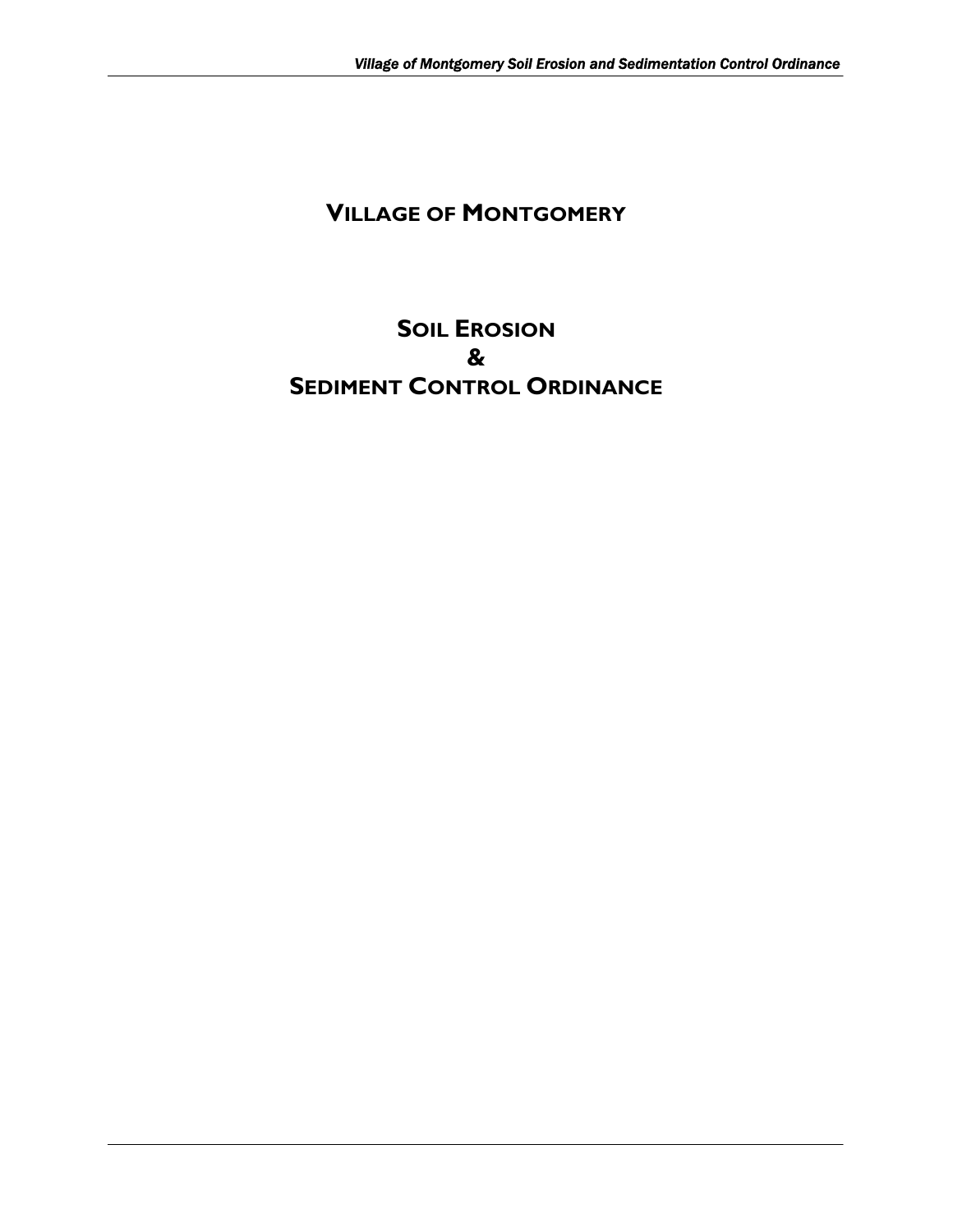| 100.0 |                                                              |  |  |  |  |  |
|-------|--------------------------------------------------------------|--|--|--|--|--|
| 101.0 |                                                              |  |  |  |  |  |
| 102.0 |                                                              |  |  |  |  |  |
| 200.0 |                                                              |  |  |  |  |  |
| 300.0 |                                                              |  |  |  |  |  |
| 400.0 |                                                              |  |  |  |  |  |
| 401.0 |                                                              |  |  |  |  |  |
| 402.0 |                                                              |  |  |  |  |  |
| 403.0 |                                                              |  |  |  |  |  |
| 404.0 |                                                              |  |  |  |  |  |
| 405.0 |                                                              |  |  |  |  |  |
| 406.0 |                                                              |  |  |  |  |  |
| 407.0 |                                                              |  |  |  |  |  |
| 408.0 |                                                              |  |  |  |  |  |
| 409.0 |                                                              |  |  |  |  |  |
| 500.0 | <b>DESIGN AND OBSERVATION STANDARDS AND REQUIREMENTS  10</b> |  |  |  |  |  |
| 501.0 |                                                              |  |  |  |  |  |
| 502.0 |                                                              |  |  |  |  |  |
| 503.0 |                                                              |  |  |  |  |  |
| 504.0 |                                                              |  |  |  |  |  |
| 505.0 |                                                              |  |  |  |  |  |
| 506.0 |                                                              |  |  |  |  |  |
| 507.0 |                                                              |  |  |  |  |  |
| 508.0 |                                                              |  |  |  |  |  |
| 600.0 |                                                              |  |  |  |  |  |
| 603.0 |                                                              |  |  |  |  |  |
| 604.0 |                                                              |  |  |  |  |  |
| 605.0 |                                                              |  |  |  |  |  |
| 700.0 |                                                              |  |  |  |  |  |

# Table of Contents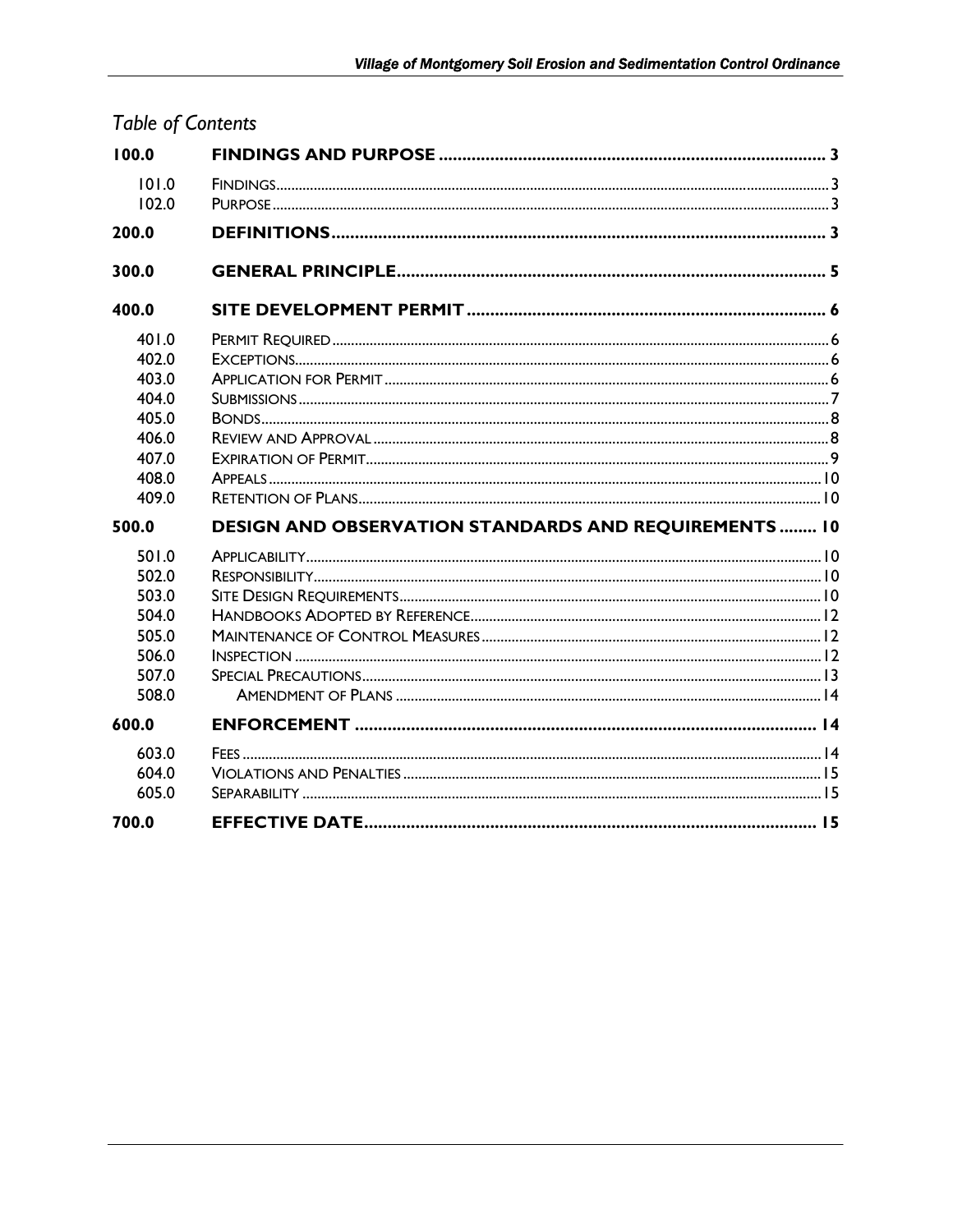## <span id="page-2-0"></span>**100.0 FINDINGS AND PURPOSE**

## *101.0 Findings*

The Board of Trustees of the Village hereby finds that:

- 101.1 Excessive quantities of soil may erode from areas undergoing development for certain nonagricultural uses including but not limited to the construction of dwelling units, commercial buildings and industrial plants, the building of roads and highways, the modification of stream channels and drainageways, and the creation of recreational facilities;
- 101.2 The washing, blowing, and falling of eroded soil across and upon roadways endangers the health and safety of users thereof, by decreasing vision and reducing traction of road vehicles;
- 101.3 Soil erosion necessitates the costly repairing of gulleys, washed-out fills, and embankments;
- 101.4 Sediment from soil erosion tends to clog sewers and ditches and to pollute and silt rivers, streams, lakes, wetlands, no reservoirs;
- 101.5 Sediment limits the use of water and waterways for most beneficial purposes promotes the growth of undesirable aquatic weeds, destroys fish and other desirable aquatic life and is costly and difficult to remove; and
- 101.6 Sediment reduces the channel capacity of waterways and the storage capacity or floodplains and natural depressions, resulting in increased chances of flooding at risk to public health and safety.

## *102.0 Purpose*

The Board of Trustees therefore declares that the purpose of this ordinance is to safeguard persons, protect property, prevent damage to the environment, and promote the public welfare by guiding, regulating and controlling the design, construction, use and maintenance of any development or other activity which disturbs or breaks the topsoil or otherwise results in the movement of earth on land situated in the Village. It is the intention of this ordinance that the delivery of sediment from sites affected by land disturbing activities be limited, as closely as practicable, to that which would have occurred if the land had been left in its natural undisturbed state.

#### **200.0 DEFINITIONS**

For the purposes of this Ordinance certain terms used herein are defined as set forth below:

- 200.1 BUILDING PERMIT: A permit issued by the Village for the construction, erector or alteration of a structure or building.
- 200.2 CERTIFY OR CERTIFICATION: Formally attesting that the specific inspections and tests where required have been performed, and that such tests comply with the applicable requirements of this Ordinance.
- 200.3 CLEARING: Any activity which removes vegetative ground cover.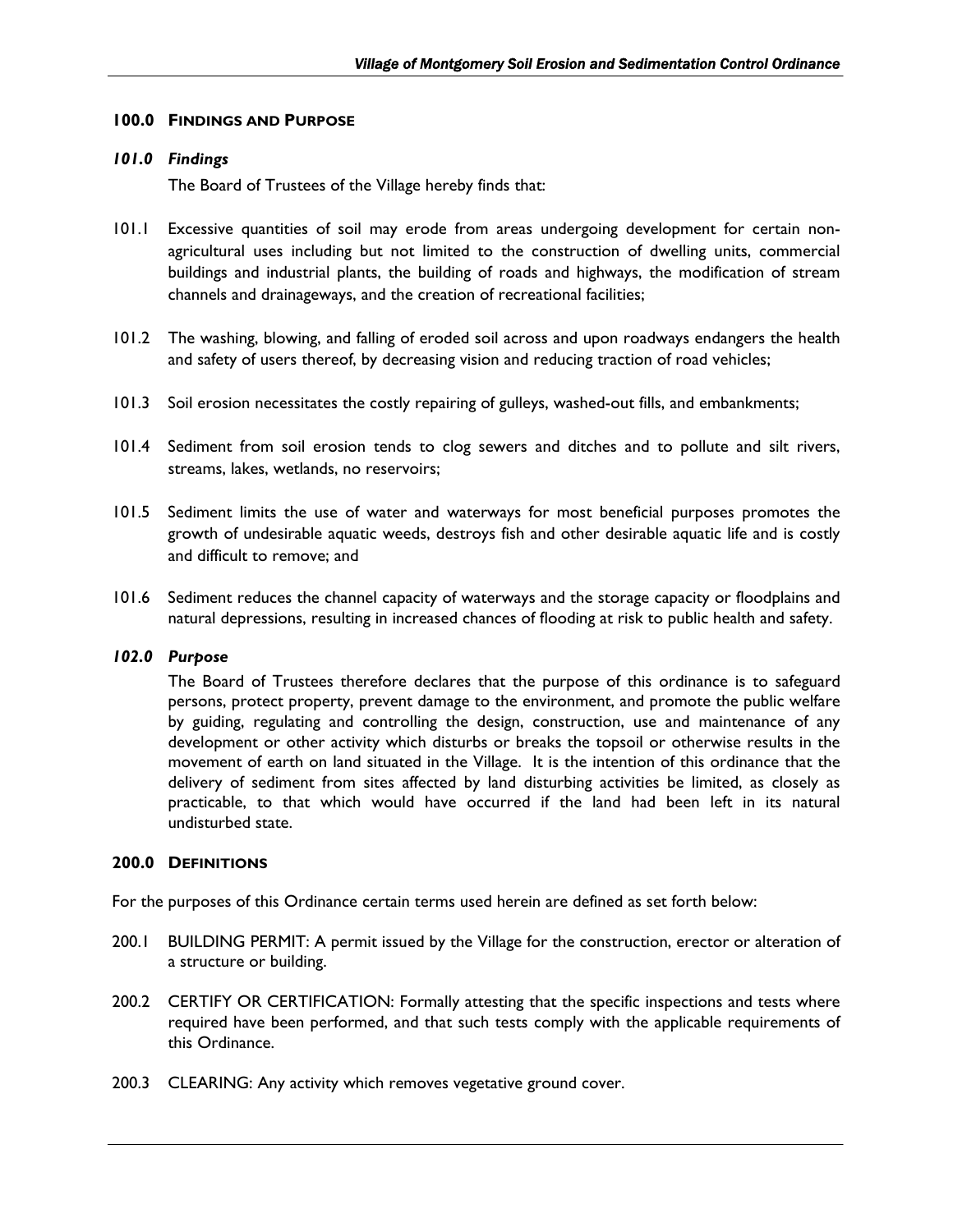- 200.4 CUBIC YARDS: The amount of material in excavation and/or fill measured by the method of "average end areas."
- 200.5 EXCAVATION: Any act by which organic matter, earth, sand, gravel, rook or any other similar, material is cut into, dug, quarried, uncovered, removed, displaced, relocated or bulldozed and shall include the conditions resulting therefrom.
- 200.6 EXISTING GRADE: The vertical location of the existing ground surface prior to excavation or filling.
- 200.7 FILL: Any act by which, earth, sand, gravel, rock or any other material is deposited, placed, replaced, pushed, dumped, pulled, transported or moved by man to a new location and shall include the conditions resulting therefrom.
- 200.8 FINAL GRADE: The vertical location of the ground or pavement surface after the grading work is completed in accordance with the site development plan.
- 200.9 GRADING: Excavation or fill or any combination thereof and shall include the conditions resulting from any excavation or fill.
- 200.10 NATURAL DRAINAGE: Channels formed in the existing surface topography of the earth prior to changes made by unnatural causes.
- 200.11 PARCEL: All contiguous land in one ownership.
- 200.12 PERMITTEE: Any person to whom a site development permit is issued.
- 200.13 PERSON: Any individual or firm or corporation, public or private, the State of Illinois and its agencies or political subdivisions, and the United States, of America, its agencies and instrumentalities, and any agent, servant, officer or employee of any of the foregoing.
- 200.14 REMOVAL: Cutting vegetation to the ground or stumps, complete extraction, or killing by spraying.
- 200.15 SITE: A lot or parcel of land, or a contiguous combination thereof, where gracing work is performed as a single unified operation.
- 200.16 SITE DEVELOPMENT: Altering terrain and/or vegetation and constructing improvements.
- 200.17 SITE DEVELOPMENT PERMIT: A permit issued by the Village for the construction or alteration of ground improvements and structures for the control of erosion, runoff and grading.
- 200.18 STREAM: Any river, creek, brook, branch, flowage, ravine, or natural or man-made drainageway which has a definite bed and banks or shoreline, in or into which surface or groundwater flows, either perennially or intermittently.
- 200.19 STRIPPING: Any activity which removes the vegetative surface cover including tree removal, clearing, and storage or removal of top soil.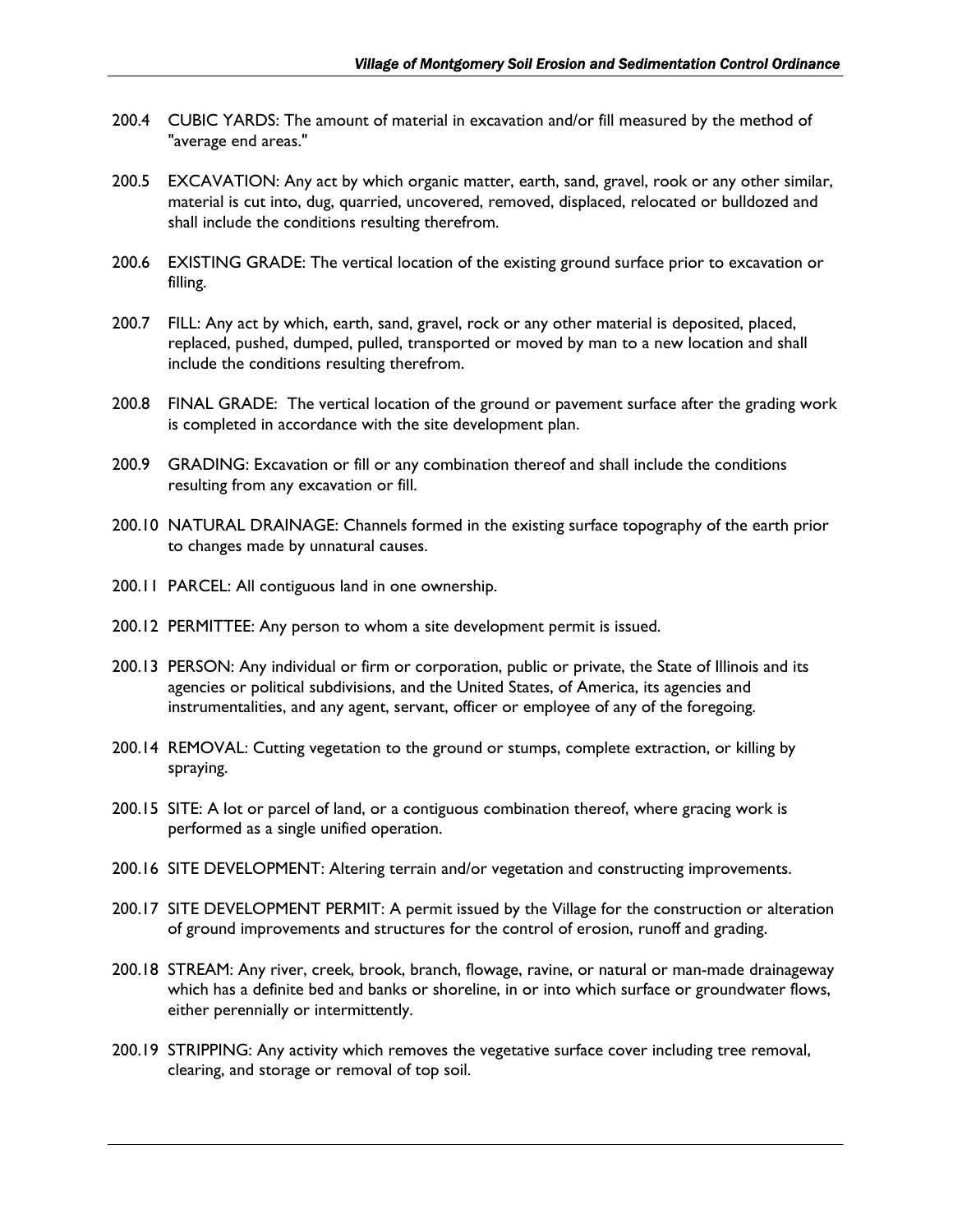- <span id="page-4-0"></span>200.20 VACANT: Land o which there are no structures or only structures which are secondary to the use or maintenance of the land itself.
- 200.21 VILLAGE: The Village of Montgomery, Kane & Kendall Counties County, Illinois.
- 200.22 WETLANDS: Areas that are inundated or saturated by surface water or groundwater at a frequency and duration surface to support, and that under normal circumstances do support, a prevalence of vegetation typically adapted for life in saturated soil conditions.

## **300.0 GENERAL PRINCIPLE**

 It is the objective of this ordinance to control soil erosion and sedimentation caused by development activities, including clearing, grading, stripping, excavating, and filling of land, in the Village. Measures taken to control soil erosion and offsite sediment runoff should be adequate to assure that sediment is not transported from the site by a storm event of ten-year frequency or less. The following principles shall apply to all development activities within the Village and to the preparation of the submissions required under Section 400.0 of this ordinance:

- 300.1 Development should be related to the topography and soils of the It so as to create the least potential for erosion. Areas of steep slopes where high cuts and fills may be required should be avoided wherever possible, and natural contours should be followed as closely as possible.
- 300.2 Natural vegetation should be retained and protected wherever possible. Areas immediately adjacent to natural watercourses, lakes, ponds, and wetlands should be left undisturbed wherever possible. Temporary crossings of watercourses, when permitted, must include appropriate stabilization measures.
- 300.3 Special precautions should be taken to prevent damages resultant from any necessary development activity within or adjacent to any stream lake, pond, or wetland. Preventative measures should reflect the sensitivity of these areas to erosion and sedimentation.
- 300.4 The smallest practical area of land should be exposed for the shortest practical time during development.
- 300.5 Sediment beans or traps, filter barriers, diversions, and any other appropriate sediment or runoff control measures should be installed prior to site clearing and grading and maintained to remove sediment from run-off waters from land undergoing development.
- 300.6 The selection of erosion and sedimentation control measures should be based on assessment of the probable frequency of climatic and other events likely to contribute to erosion, and on evaluation of the risks, costs, and benefits involved.
- 300.7 In the design or erosion control facilities and practices, aesthetics and the requirements of continuing maintenance should be considered.
- 300.8 Provision should be made to accommodate the increased run-off caused by changed soil and surface conditions during and after development. Drainageways should be designed so that their final gradients and the resultant velocities and rates of discharge will not create additional erosion onsite or downstream.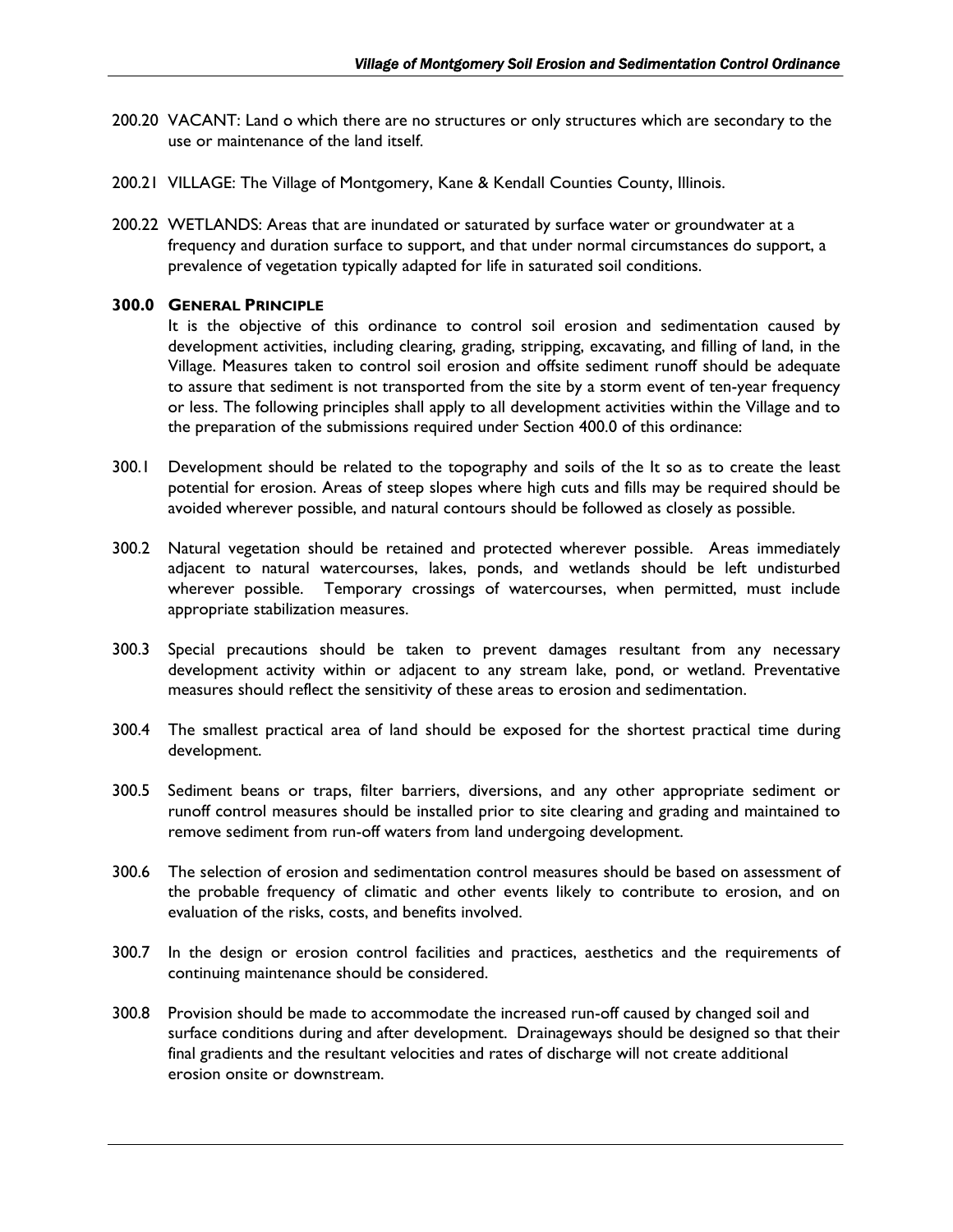- <span id="page-5-0"></span>300.9 Permanent vegetation and structures should be installed and functional as soon as practical during development.
- 300.10 Those areas being converted from agricultural purposes to other land uses should be vegetated with an appropriate protective cover prior to development.
- 300.11 All waste generated as a result of site development activity should be properly disposed of and should be prevented from being carried off the site by either wind or water.
- 300.12 All construction sites should provide measures to prevent sediment from being tracked onto public or private roadways.

## **400.0 SITE DEVELOPMENT PERMIT**

#### *401.0 Permit Required*

Except as otherwise provided in this ordinance, no person shall commence or perform any clearing, grading, stripping, excavating, or filling of land which meets the following provisions without having first obtained a site development permit from the Village.

- 401.1 Any land disturbing activity (i.e., clearing, grading, stripping excavation, fill, or any combination thereof) that will affect an area in excess of 5000 square feet;
- 401.2 Any land disturbing activity that will affect an area in excess of 500 square feet if the activity is within 25 feet of a lake, pond, stream, or wetland; or
- 401.3 Excavation, fill, or any combination thereof that will exceed 100 cubic yards.

#### *402.0 Exceptions*

 A permit shall not be required for any of the following provided that the person responsible for any such development shall implement necessary soil erosion and sediment control measures to satisfy the principles se forth in *Section 300.0* of this Ordinance:

- 402.2 Agricultural use of land, including the implementation of conservation measures included in a farm conservation plan approved by the Soil and Water Conservation District and including the construction of agricultural structures;
- 402.3 Installation, renovation, or replacement of a septic system to serve an existing dwelling or structure.

## *403.0 Application for Permit*

Application for a site development permit shall be made by the owner of the property or his authorized agent to the Village on a form furnished for that purpose. Each application shall bear the name(s) and address(es) of the owner or developer of the site and of any consulting firm retained by the applicant together with the name of the applicant's principal contact at such firm. Each application shall include certification that any land clearing, construction, or development involving the movement of earth shall be in accordance with the plans approved upon issuance of the permit.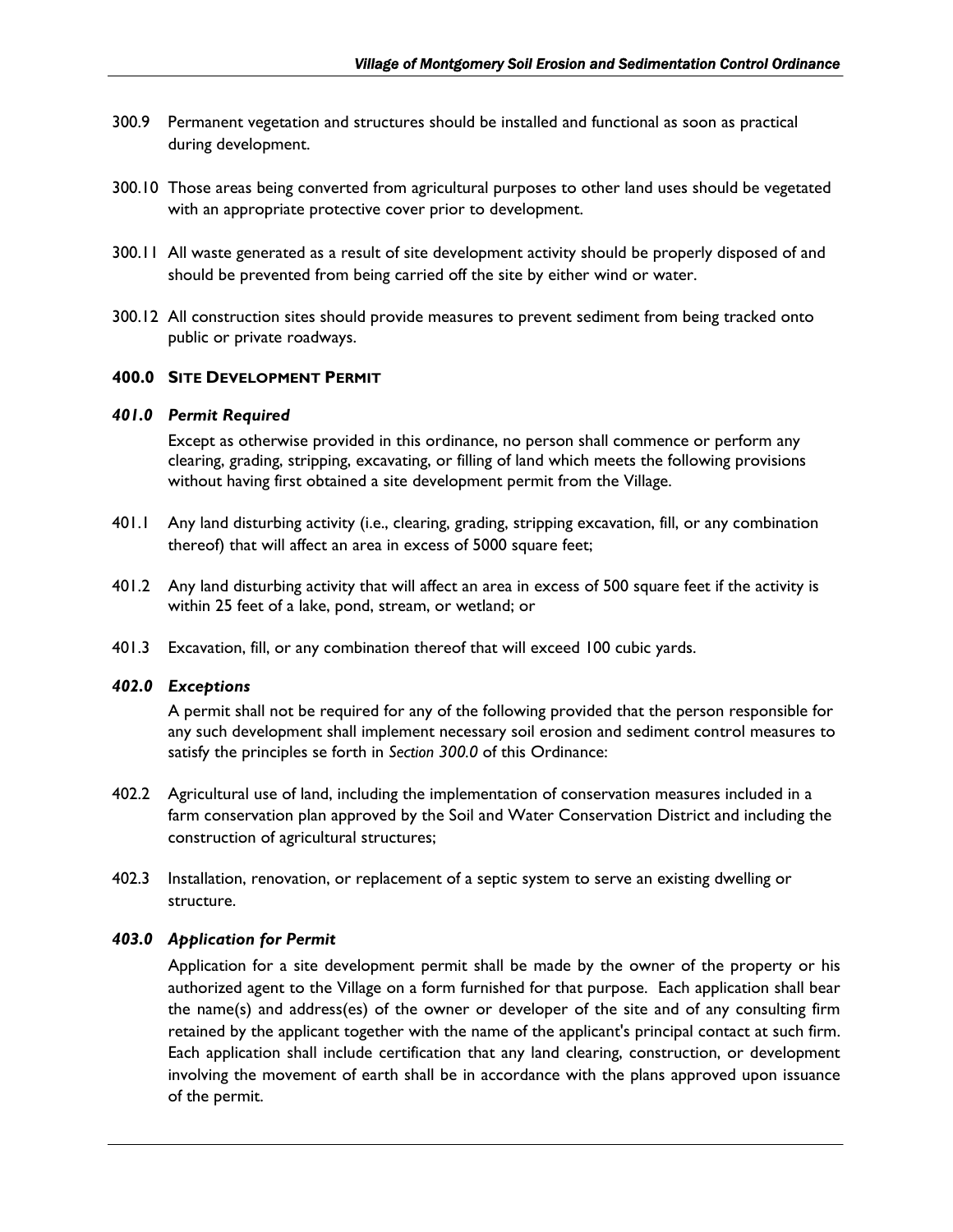### <span id="page-6-0"></span>*404.0 Submissions*

Each application for a site development permit shall be accompanied by the following information:

- 404.1 A vicinity map in sufficient detail to enable easy location in the field of the size for which the permit is sought, and including the boundary line and approximate acreage of the site, existing zoning and a legend and scale.
- 404.2 A development plan of the site showing:
	- a. Existing topography of the site and adjacent land within approximately 100 feet of the boundaries, drawn at no greater than one-foot contour intervals and clearly portraying the conformation and drainage pattern of the area.
	- b. The location of existing buildings, structures, utilities, streams, lakes, floodplains, wetlands and depressions, drainage facilities, vegetative cover, paved areas, and other significant natural or man-made features on the site and adjacent land within 100 feet of the boundary.
	- c. A general description of the predominant soil types on the site, their location, and their limitations for the proposed use.
	- d. Proposed use of the site, including present development and planned utilization; areas of clearing, stripping, grading, excavation, and filling; proposed contours, finished grades, and street profiles; provisions for storm drainage, including storm sewers, swales, detention basins and any other measures to control the rate of runoff, with a drainage area map, indications of flow directions, and computations; kinds and locations of utilities; and areas and acreages proposed to be paved, covered, sodded or seeded, vegetatively stabilized, or left undisturbed.
- 404.3 An erosion and sediment control plan showing all measures necessary to meet the objectives of this ordinance throughout all phases of construction and permanently after completion of development of the site, including:
	- a. Location and description, including standard details, of all sediment control measures and design specifics of sediment basins and traps, including outlet details.
	- b. Location and description of all soil stabilization and erosion control measures, including seeding mixtures and rates, types of sod, method of seedbed preparation, expected seeding dates, type and rate of lime and fertilizer application, kind and quantity of mulching for both temporary and permanent vegetative control measures, and types of non-vegetative stabilization measures.
	- c. Location and description of all runoff control measures, including diversions., waterways and outlets.
	- d. Location and description of methods to prevent tracking of sediment offsite, including construction entrance details, as appropriate.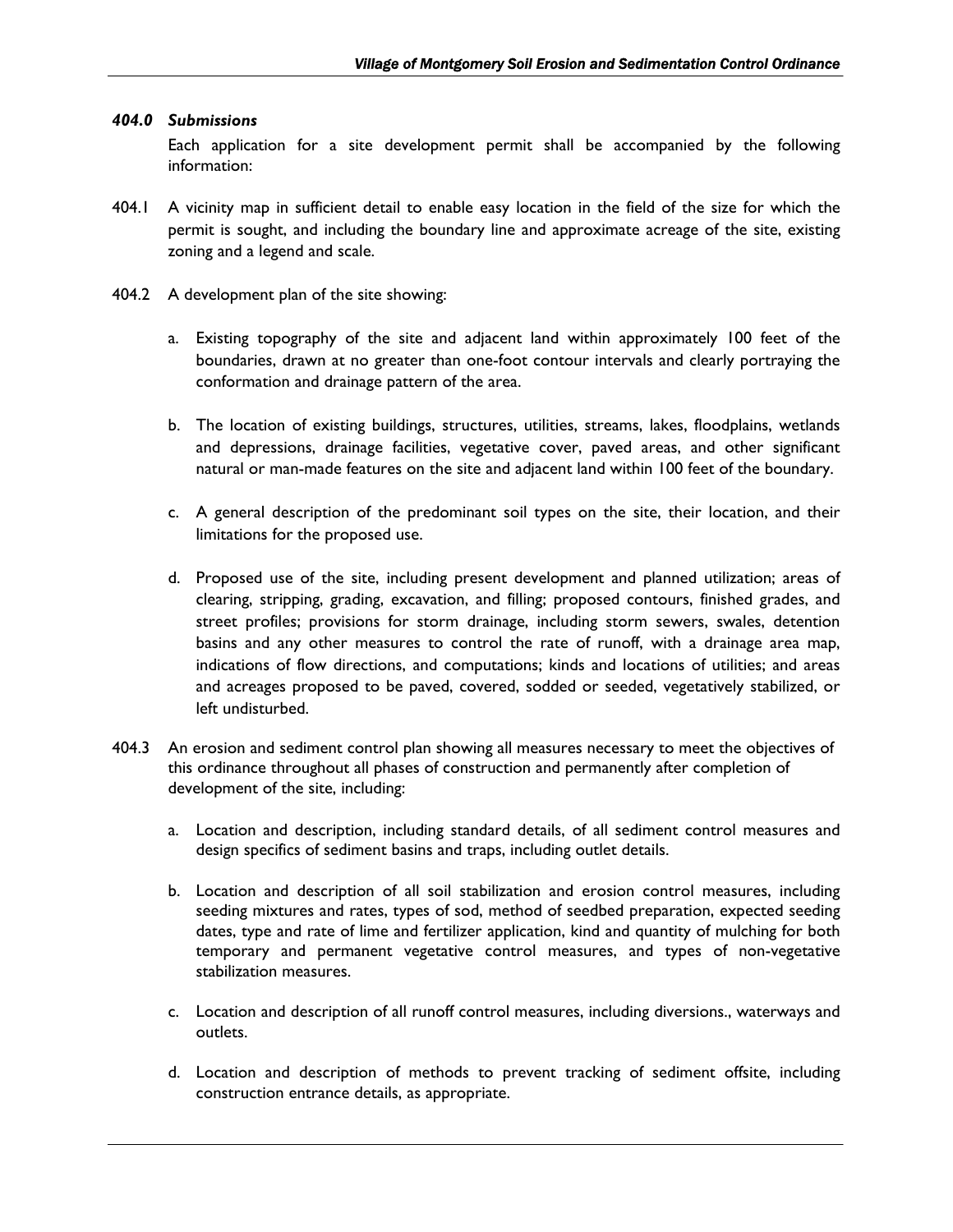- <span id="page-7-0"></span>e. Description of dust and traffic control measures.
- f. Locations of stockpiles and description of stabilization methods.
- g. Description of off-site fill or borrow volumes, locations, and methods of stabilization.
- h. Provisions for maintenance of control measures, including type and frequency of maintenance, easements, and estimates of the cost of maintenance.
- i. Identification (name, address, and telephone) of the person(s) or entity which will have legal responsibility for maintenance of erosion control structures and measures during development and after development is completed.
- 404.4 The proposed chasing of development of the site, including stripping and clearing, rough grading and construction, and final grading and landscaping. Phasing should identify the expected date on which clearing will begin, the estimated duration of exposure of cleared areas, and the sequence of installation of temporary sediment control measures (including perimeter controls), clearing and grading, installation of temporary soil stabilization measures, installation of storm drainage, paving streets and parking areas, final grading and the establishment of permanent vegetative cover, and the removal of temporary measures. It shall be the responsibility of the applicant to notify the village engineer of any significant changes which occur in the site development schedule after the initial erosion and sediment control plan has been approved.

 These submissions shall be prepared in accordance with the requirements of this ordinance and the standards and requirements contained in Standards and Specifications for Soil Erosion and Sediment Control" (the Yellow Book) published by the Illinois Environmental Protection Agency and the "Illinois Procedures and Standards for Urban Soil Erosion and Sedimentation Control" (the Green Book) prepared by the Northeastern Illinois Soil Erosion and Sedimentation Control Steering Committee and adopted by the Kane & Kendall Counties County Soil and Water Conservation District which standards and requirements are hereby incorporated into this ordinance by reference.

 The village engineer may waive specific requirements for the content of submissions upon finding that the information submitted is sufficient to show that the work will comply with the objectives and principles of this ordinance.

## *405.0 Bonds*

The applicant is required to file with the Village a faithful performance bond or bonds, letter of credit, or other improvement security satisfactory to the village attorney in an amount deemed sufficient by the village engineer to cover all costs of improvements, Iandscaping, maintenance of improvements and landscaping, and soil erosion and sediment control measures or such period as specified by the Village, and engineering and inspection costs to cover the cost of failure or repair of improvements installed on the site.

## *406.0 Review and Approval*

Each application for a site development permit shall be reviewed and acted upon according to the following procedures: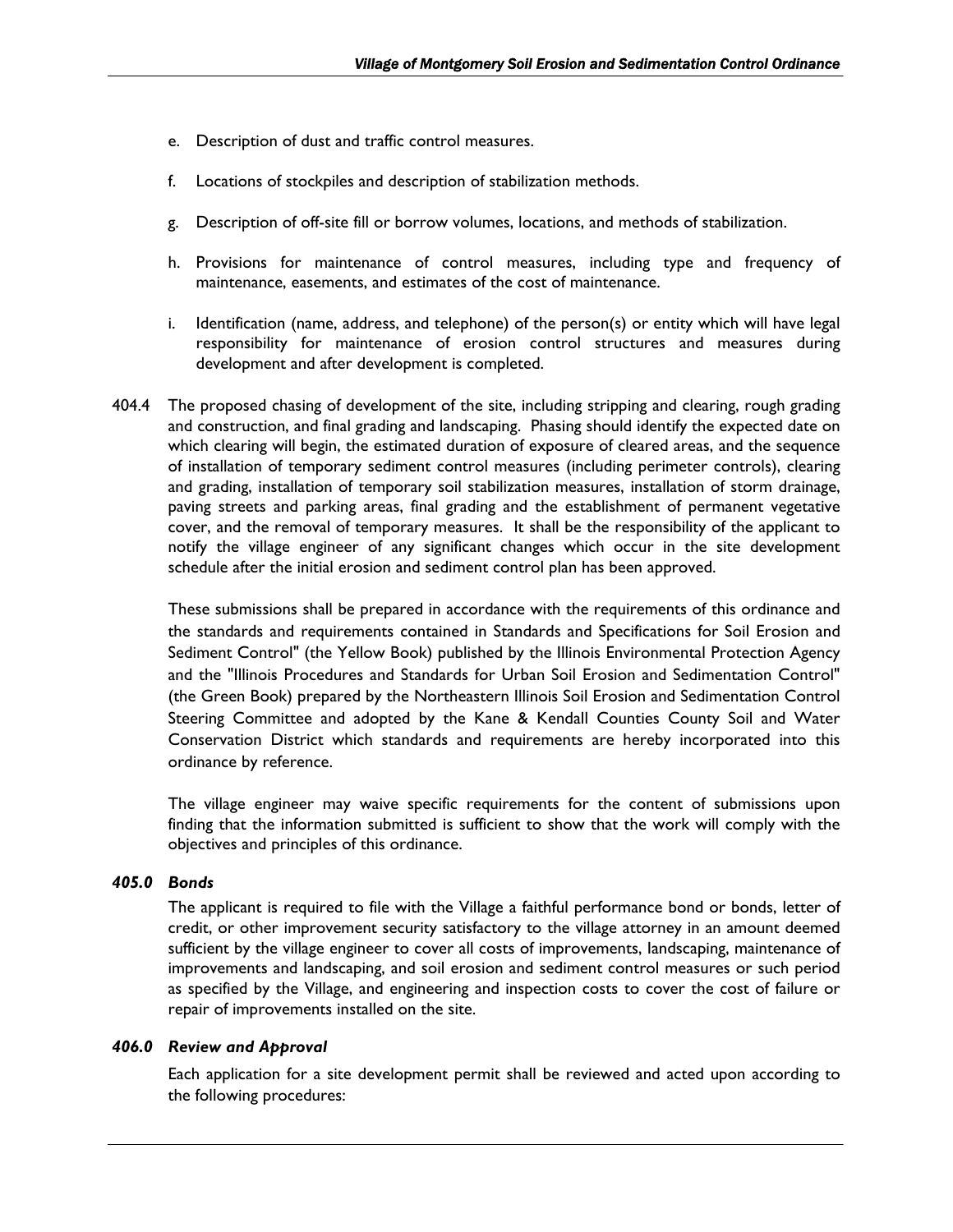- <span id="page-8-0"></span>406.1 The village engineer will review each application for a site development permit to determine its conformance with the provisions of this ordnance. The village engineer may also refer any application to the Kane & Kendall Counties County Soil and Water Conservation District and/or any other local government or public agency within whose jurisdiction the site is located for review and comment. Within thirty (30) days after receiving an application the village engineer shall in writing:
	- a. Approve the permit application if it is found to be in conformance with the provisions of this ordinance, and issue the permit;
	- b. Approve the permit application subject to such reasonable conditions as may be necessary to secure substantially the objectives of this ordinance, and issue the permit subject to these conditions; or
	- c. Disapprove the permit application indicating the deficiencies and the procedure for submitting a revised application and/or submission.
- 406.2 No site development permit shall be issued for an intended development site unless:
	- a. the development, including but not limited to subdivisions and planned unit development, has been approved by the Village where applicable, or
	- b. such permit is accompanied by or combined with a valid building permit issued by the Village, or
	- c. the proposed earth moving is coordinated with any overall development program previously approved by the Village for the area in which the site is situated; and
	- d. all relevant federal and state permits (i.e., for floodplains and wetlands) have been received for the portion of the site subject to soil disturbance.
- 406.3 Failure of the village engineer to act on an original or revised application within thirty (30) days of receipt shall authorize the applicant to proceed in accordance with the plans as filed unless such time is extended by agreement between the village engineer and the applicant. Pending preparation and approval of a revised plan, development activities shall be allowed to proceed in accordance with conditions established by the village engineer.

## *407.0 Expiration of Permit*

Every site development permit shall expire and become null and void if the work authorized by such permit has not been commenced within one hundred and eighty (180) days, or is not completed by a date which shall be specified in the permit; except that the village engineer may, if the permittee presents satisfactory evidence that unusual difficulties have prevented work being commenced or completed within the specified time limits, grant a reasonable extension of time if written application is made before the expiration date of the permit. The village engineer may require modification of the erosion control plan to prevent any increase in erosion or offsite sediment runoff resulting from any extension.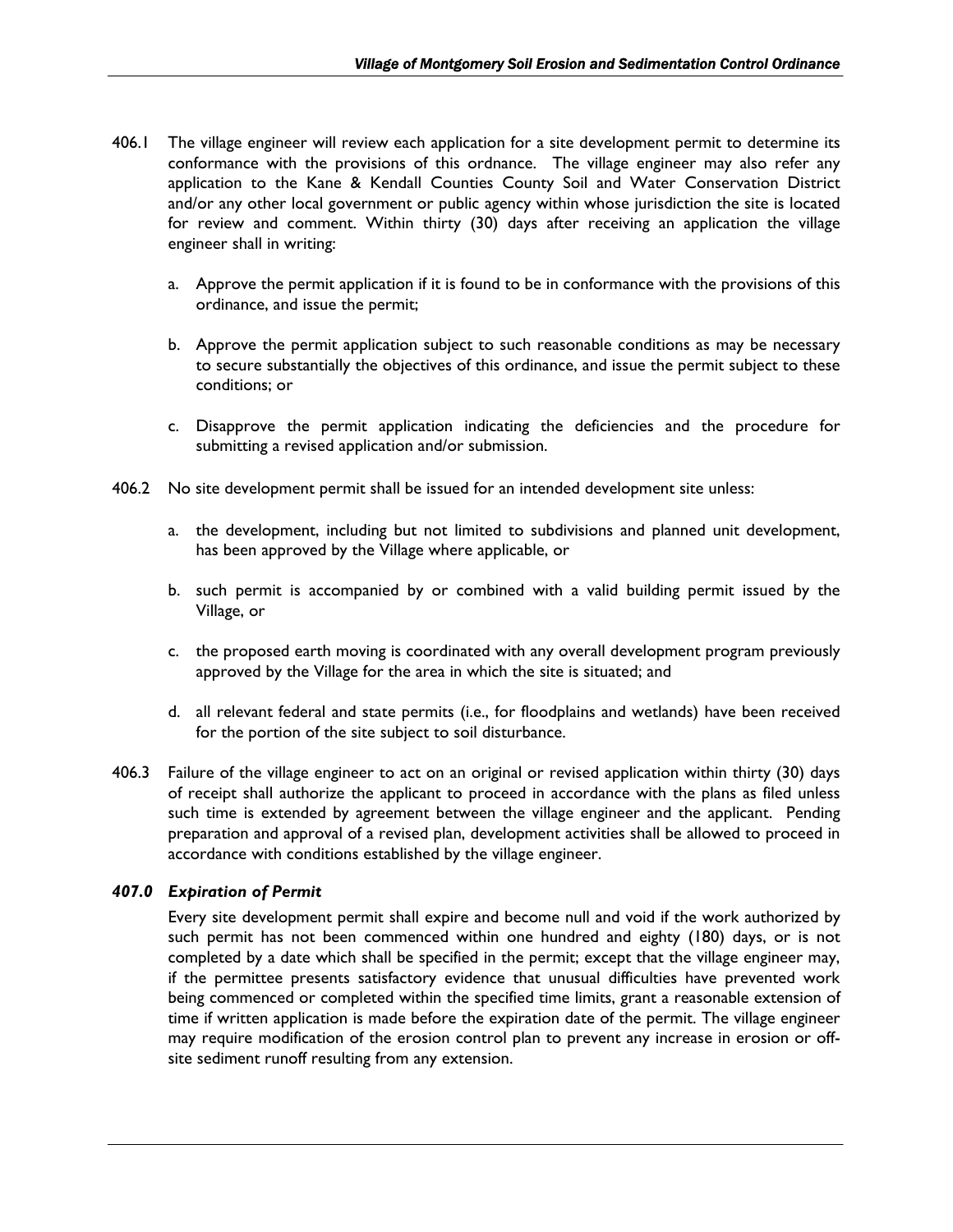## <span id="page-9-0"></span>*408.0 Appeals*

Any applicant may appeal any decision of the Village engineer to the Village Board of Trustees, provided that no such appeal shall be taken until and unless the applicant has requested a conference with the Village engineer, not a subordinate of the Village engineer, and either the conference has been held or the Village engineer has not scheduled a conference.

## *409.0 Retention of Plans*

Plans, specifications, and reports for all site developments shall be retained in original form by the Village.

### **500.0 DESIGN AND OBSERVATION STANDARDS AND REQUIREMENTS**

### *501.0 Applicability*

All clearing grading, stripping, excavating, and filling which is subject to the permit requirements of this ordinance shall be subject to the applicable standards and requirements set forth in this *Section 500.0*.

## *502.0 Responsibility*

The permittee shall not be relieved of responsibility for damage to persons or property otherwise imposed by law, and the Village or its officers or agents will not be made liable for such damage, by (1) the issuance of a permit under this ordinance, (2) compliance with conditions of that permit or with conditions attached to it by the village engineer, (3) failure of Village officials to observe or recognize hazardous or unsightly conditions, (4) failure of Village officials to recommend denial of or to deny a permit, or (5) exemptions from the permit requirements of this ordnance.

#### *503.0 Site Design Requirements*

- 503.1 On-site sediment control measures, as specified by the following criteria, shall be constructed and functional prior to initiating clearing, grading, stripping, excavating or fill activities on the site.
	- a. For disturbed areas draining less than 1 acre, filter barriers (including filter fences, straw bales, or equivalent control measures) shall be constructed to control all offsite runoff as specified in referenced handbooks. Vegetated filter strips, with a minimum width of 25 feet, may be used as an alternative only where runoff in sheet flow is expected.
	- b. For disturbed areas draining more than 1 but less than 5 acres, a sediment trap or equivalent control measure shall be constructed at the downslope point of the disturbed area.
	- c. For disturbed areas draining more than 5 acres, a sediment basin or equivalent control measure shall be constructed at the downslope point of the disturbed area.
	- d. Sediment basins and sediment traps designs shall provide for both detention storage and sediment storage. The detention storage shall be composed of equal volumes of "wet" detention storage and "dry" detention storage and each shall be sized for the 2-year, 24 hour runoff from the site under maximum runoff conditions during construction. The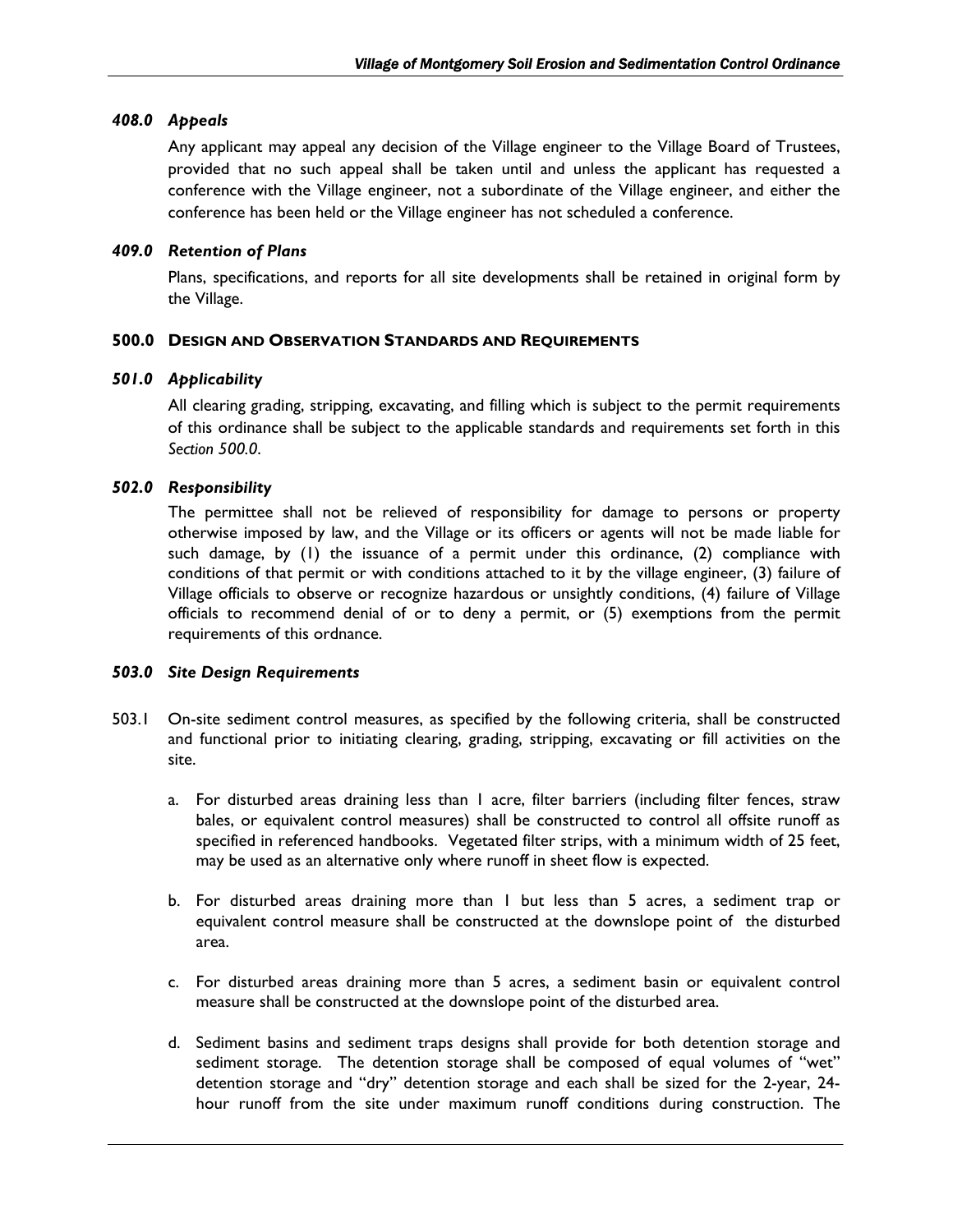release rate of the basin shall be that rate required to achieve minimum detention times of at least 10 hours. The elevation of the outlet structure shall be placed such that it only drains the dry detention storage.

- e. The sediment storage shall be sized to store the estimated sediment load generated from the site over the duration of the construction period with a minimum storage equivalent to the volume of sediment generated in one year. For construction periods exceeding 1 year, the 1-year sediment load and a sediment removal schedule may be substituted.
- 503.2 Stormwater conveyance channels, including ditches, swales, and diversions, and the outlets of all channels and pipes shall be designed and constructed to withstand the expected flow velocity from the 10-year frequency storm without erosion. All constructed or modified channels shall be stabilized within 48 hours, consistent with the following standards:
	- a. For grades up to 4 percent, seeding in combination with mulch, erosion blanket, or an equivalent control measure shall be applied. Sod or erosion blanket or mat shall be applied to the bottom of the channel.
	- b. For grades of 4 to 8 percent, sod or an equivalent control measure shall be applied in the channel.
	- c. For grades greater than 8 percent, rock, riprap, or an equivalent control measure shall be applied or the grade shall be effectively reduced using drop structures.
- 503.3 Disturbed areas shall be stabilized with temporary or permanent measures within 7 calendar days following the end of active disturbance, or redisturbance, consistent with the following criteria:
	- a. Appropriate temporary or permanent stabilization measures shall include seeding, mulching, sodding, and/or non-vegetative measures.
	- b. Areas having slopes greater than 12 percent shall be stabilized with sod, mat or blanket in combination with seeding, or equivalent.
- 503.4 Land disturbance activities in stream channels shall be avoided, where possible. If disturbance activities are unavoidable, the following requirements shall be met:
	- a. Construction vehicles shall be kept out of the stream channel to the maximum extent practicable. Where construction crossings are necessary, temporary crossings shall be constructed of non-erosive material, such as riprap or gravel.
	- b. The time and area of disturbance of stream channels shall be kept to a minimum. The stream channel, including bed and banks, shall be restabilized within 48 hours after channel disturbance is completed, interrupted, or stopped.
	- c. Whenever channel relocation is necessary, the new channel shall be constructed in the dry and fully stabilized before flow is diverted.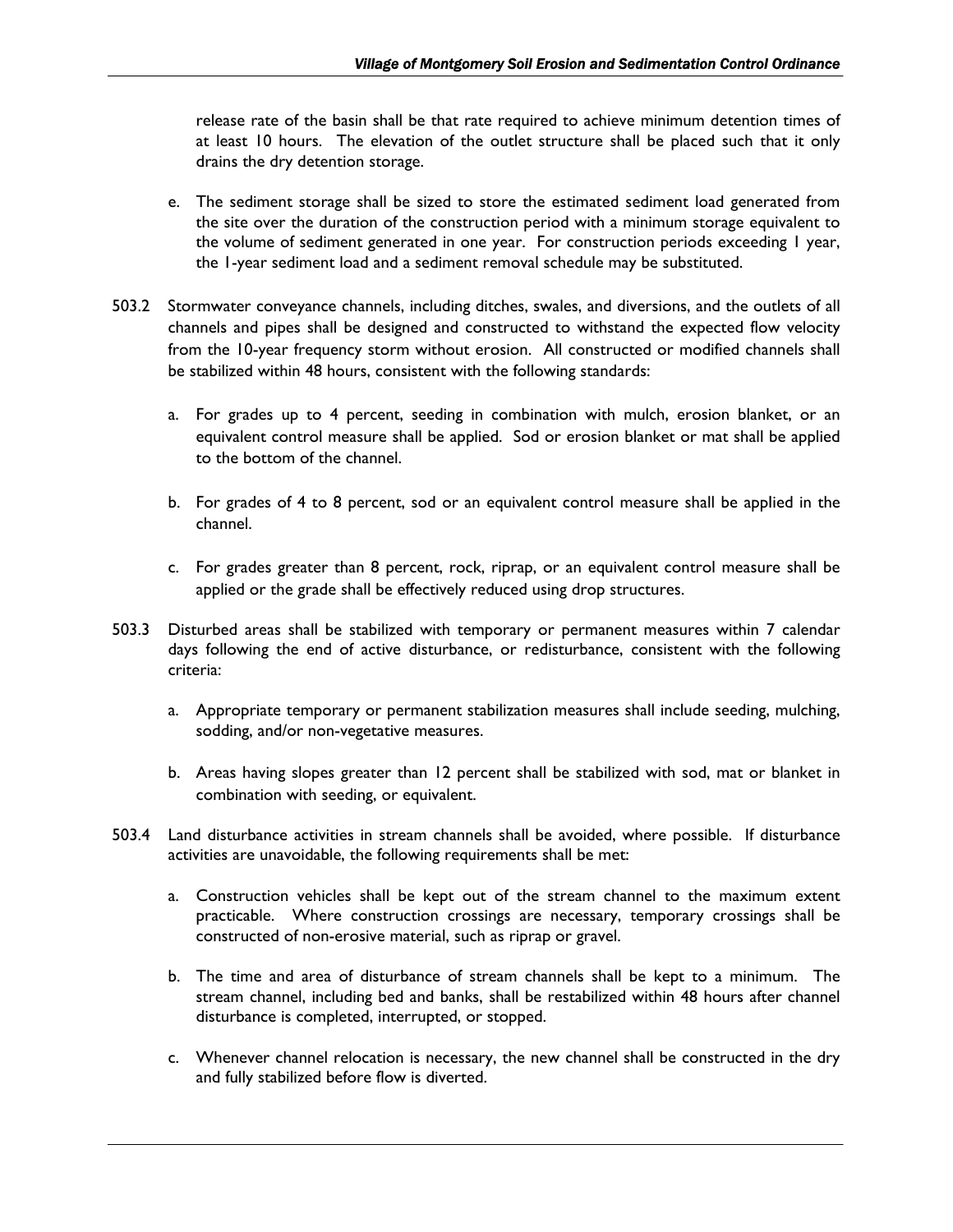- <span id="page-11-0"></span>503.5 Storm sewer inlets and culverts shall be protected by sediment traps or filter barriers meeting accepted design standards and specifications.
- 503.6 Soil storage piles containing more than 10 cubic yards of material shall not be located with a downslope drainage length of less than 25 feet to a roadway or drainage channel. Filter barriers, including straw bales, filter fence, or equivalent, shall be installed immediately on the downslope side of the piles.
- 503.7 If dewatering devices are used, discharge locations shall be protected from erosion. All pumped discharges shall be routed through appropriately designed sediment traps or basins, or equivalent
- 503.8 Each site shall have graveled (or equivalent) entrance roads, access drives, and parking areas of sufficient length and width to prevent sediment from being tracked onto public or private roadways. Any sediment reaching public or private road shall be removed by shoveling or street cleaning (not flushing) before the end of each workday and transported to a controlled sediment disposal area.
- 503.9 All temporary and permanent erosion and sediment control practices must be maintained and repaired as needed to assure effective performance of their intended function.
- 503.10 All temporary erosion and sediment control measures shall be disposed of within 30 days after final site stabilization is achieved with permanent soil stabilization measures. Trapped sediment and other disturbed soils resulting from the disposition of temporary measures should be permanently stabilized to prevent further erosion and sedimentation.

## *504.0 Handbooks Adopted by Reference*

The standards an specifications contained in "Standards and Specifications for Soil Erosion and Sediment Control" (the Yellow Book) and the "Illinois Procedures and Standards for Urban Soil Erosion and Sedimentation Control" (the Green Book) cited in *Section 400.0* are hereby incorporated into this *Section 500.0* and made a part hereof by reference for the purpose of delineating procedures and methods of operation under site development and erosion and sedimentation control plans approved under *Section 400.0*. In the event of conflict between provisions of said manuals and of this ordinance, the ordinance shall govern.

## *505.0 Maintenance of Control Measures*

All soil erosion and sediment control measures necessary to meet the requirements of this ordinance shall be maintained periodically by the applicant or subsequent land owner during the period of land disturbance and development of the site in a satisfactory manner to ensure adequate performance.

#### *506.0 Inspection*

The village engineer shall make inspections as hereinafter required and shall either approve that portion of the work completed or shall notify the permittee wherein the work fails to comply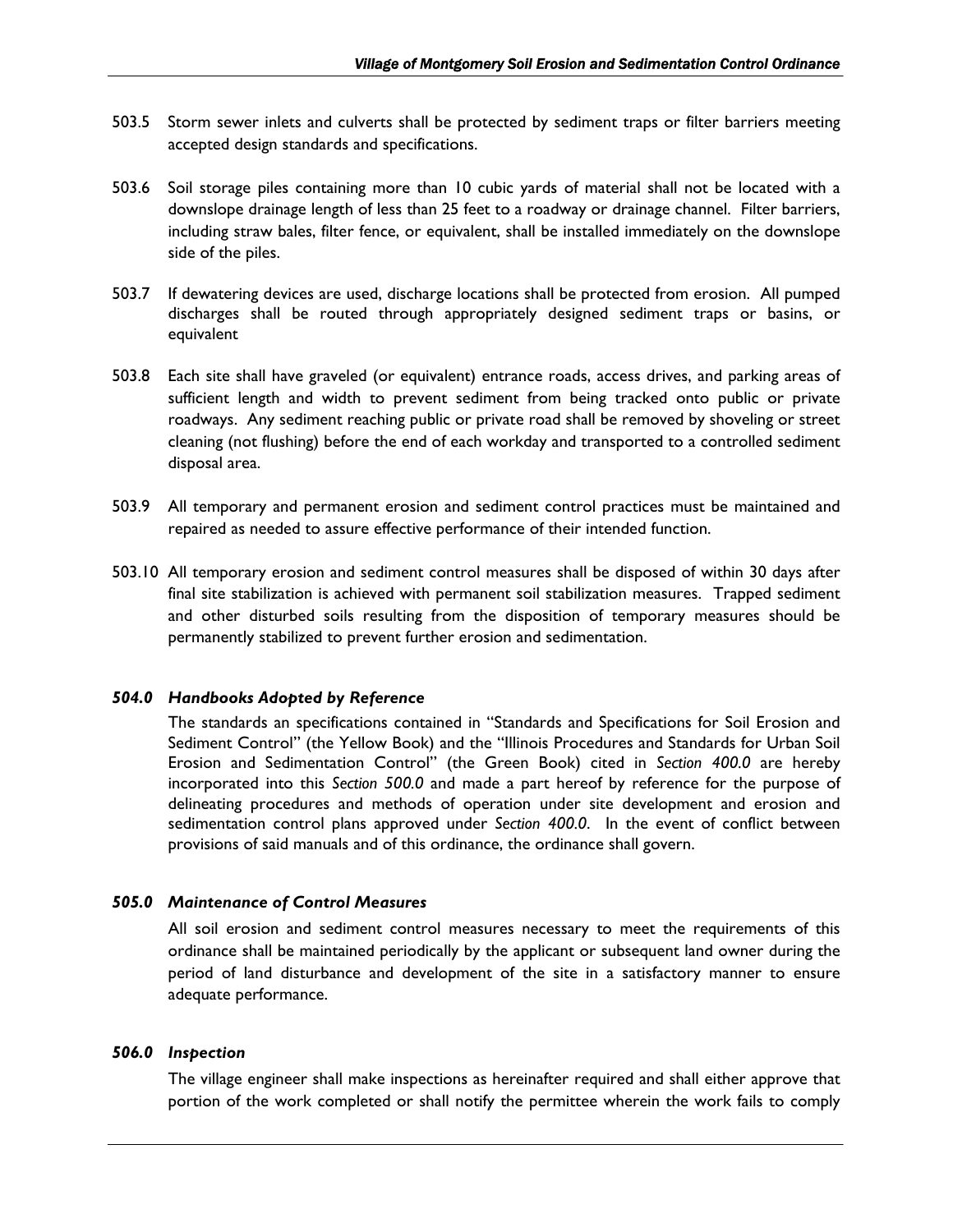<span id="page-12-0"></span>with the site development or erosion and sedimentation control plan as approved. Plans for grading, stripping, excavating, and filling work bearing the stamp of approval of the village engineer shall be maintained at the site during progress of the work. In order to obtain inspections and to ensure compliance with the approved erosion and sediment control plan, the grading or building permit, and this Ordinance, the permittee shall notify the village engineer within two (2) working days of the completion of the construction stages specified below:

- 1. Upon completion or installation of sediment and runoff control measures (including perimeter controls and diversions), prior to proceeding with any other earth disturbance or grading,
- 2. After stripping and clearing,
- 3. After rough grading,
- 4. After final grading,
- 5. After seeding and landscaping deadlines, and
- 6. After final stabilization and landscaping, prior to removal of sediment controls.

If stripping, clearing, grading and/or landscaping are to be done in phases or areas, the permittee shall give notice and request inspection at the completion of each of the above work stages in each phase or area. If an inspection is not made and notification of the results given within five working days after notice is received by the Village from the permittee, the permittee may continue work at his/her own risk, without presuming acceptance by the Village. Notification of the results of the inspection shall be given in writing at the site.

## *507.0 Special Precautions*

- 507.1 If at any stage of the grading of any development site the village engineer determines by inspection that the nature of the site is such that further work authorized by an existing permit is likely to imperil any property, public way, stream, lake, wetland, or drainage structure. the village engineer may require, as a condition of allowing the work to be done, that such reasonable special precautions to be taken as is considered advisable to avoid the likelihood of such peril. "Special precautions" may include, but shall not be limited to, a more level exposed slope, construction of additional drainage facilities, berms, terracing, compaction, or cribbing, installation of plant materials for erosion control, and recommendations of a registered soils engineer and/or engineering geologist which may be made requirements for further work.
- 507.2 Where it appears that storm damage may result because the grading on any development site is not complete, work may be stopped and the permittee required to install temporary structures or take such other measures as may be required to protect adjoining property or the public safety. On large developments or where unusual site conditions prevail, the village engineer may specify the time of starting grading and time of completion or may require that the operations be conducted in specific stages so as to ensure completion of protective measures or devices prior to the advent of seasonal rains.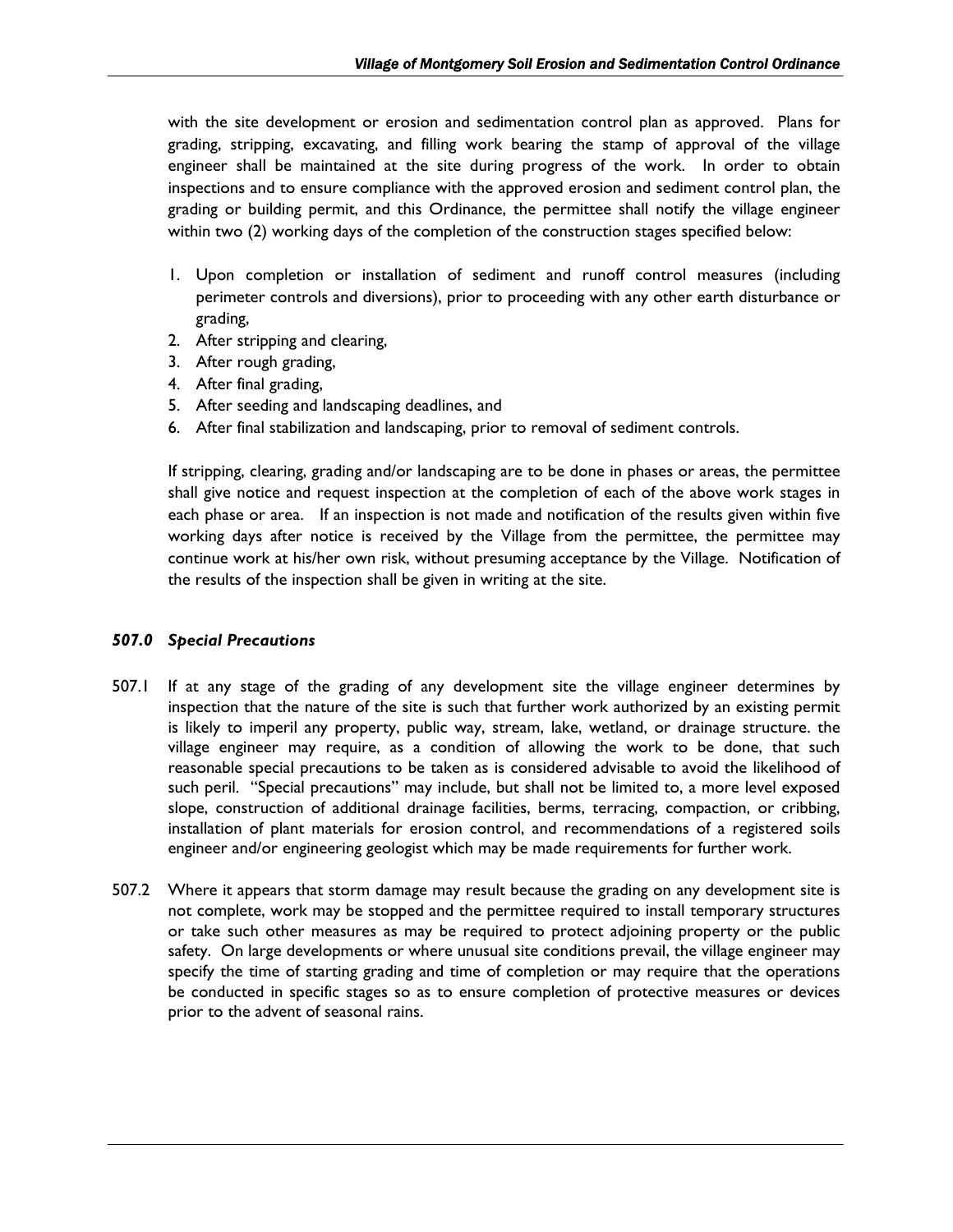## <span id="page-13-0"></span>*508.0 Amendment of Plans*

Major amendments of the site development or erosion and sedimentation control plans shall be submitted to the village engineer and shall be processed and approved or disapproved in the same manner as the original plans. Field modifications of a minor nature may be authorized by the village engineer by written authorization to the permittee.

### **600.0 ENFORCEMENT**

The administration and enforcement of this ordinance shall be the responsibility of the Village of Montgomery or their authorized representatives.

### *601.0 Appeals*

 Any applicant may appeal any decision of the Village engineer to the Village Board of Trustees, provided that no such appeal shall be taken until and unless the applicant has requested a conference with the Village engineer, not a subordinate of the Village engineer, and either the conference has been held or the Village engineer has not scheduled a conference.

## *602.0 Conferences*

At any time an applicant may ask for a conference with the Village engineer concerning any application under this ordinance, and the Village engineer will meet with the applicant to discuss the matter. If an applicant has been dealing with any person working under the supervision of the Village engineer, at the applicant's request the village engineer and not a subordinate will hold a conference with the applicant.

#### *603.0 Fees*

1) Reimbursable Fees: All engineering review, legal and construction observation fees that are incurred by the Village as a result of the development project are the responsibility of the applicant.

 A cash deposit is required prior to the initiation of review and shall correspond with the type and size of development project identified in the Village's Deposit Ordinance, which may be amended from time to time. If the development project does not fall into one of the development categories within the Deposit Ordinance then a minimum of a \$2,000 deposit shall be required.

2) Nuisance Deposit: The applicant is hereby required to inspect and clean the streets and roadways adjacent to and within 1,000 feet of the entrance to the construction site as needed during each week while construction is occurring on said site. The applicant shall also mow weeds, pick up trash and debris and repair and replace soil erosion control fencing so as to comply with applicable ordinances of the Village. If streets are being constructed, the applicant shall cause each street constructed within the development to be plowed within twelve (12) hours following an accumulation of three (3) inches of snow thereon. As security for such obligations of the applicant, and as a condition of the issuance of any filling or grading permits, the applicant shall deposit with the Village the sum required by the chart below  $(603.0(2)(a))$ (*amounts based on type of development*) ("Site Control Escrow"). In the event that applicant fails to snow plow the streets as required above, the Village may attempt to contact the applicant by telephone (using the contact information from the application), and if satisfactory answers (and performance thereafter) are not forthcoming from said contact (as determined by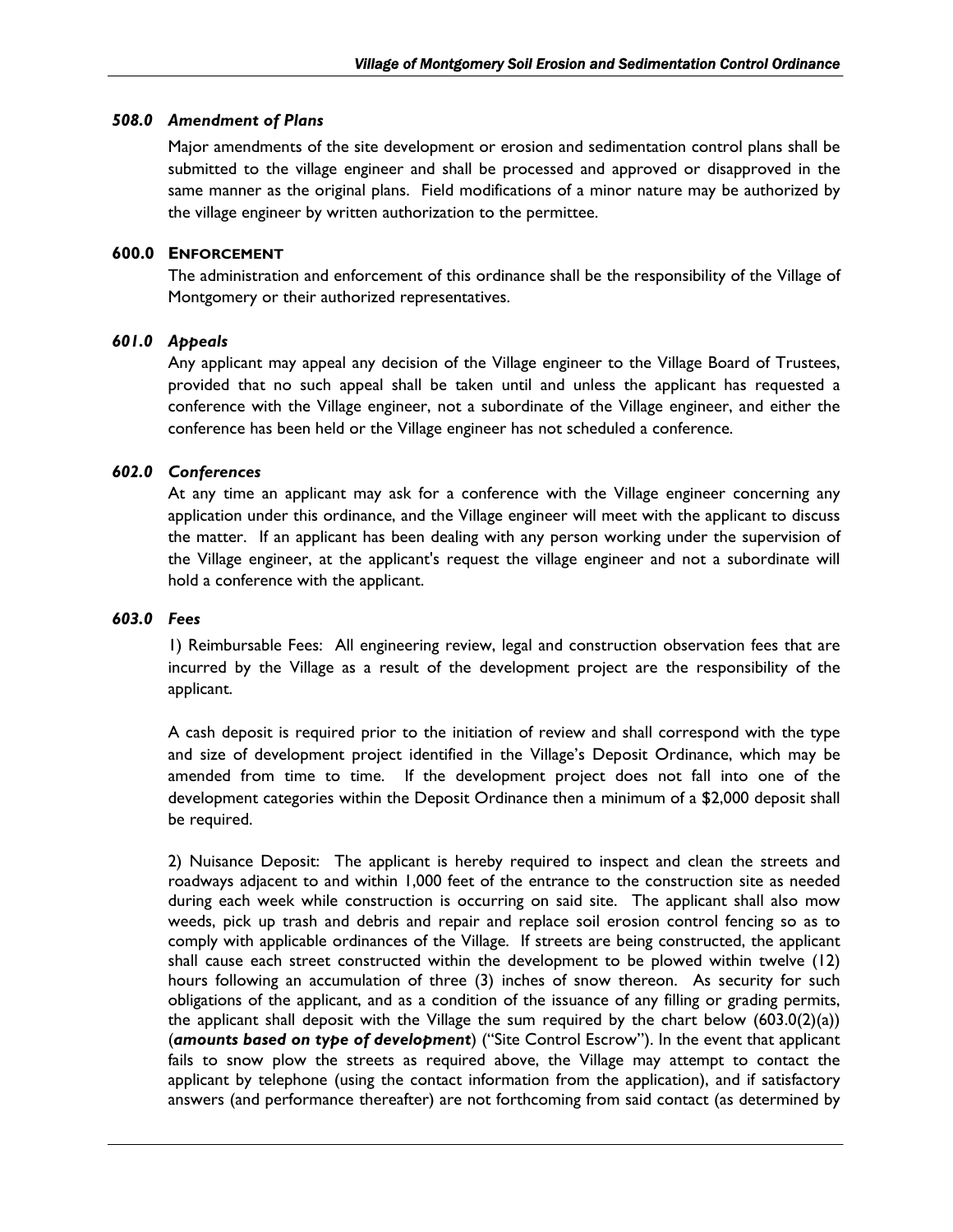<span id="page-14-0"></span>the Village staff), may immediately perform or contract with others to perform such undertaking and deduct the cost thereof from the Site Control Escrow. In the event the applicant fails to clean the streets, mow weeds, pick-up debris or repair or replace soil erosion control fencing within twelve (12) hours after receipt of notice from the Village of the applicant's failure to comply with this provision, then the Village may perform or contract with others to perform such undertaking and deduct the cost thereof from the Site Control Escrow. The applicant shall, within 15 business days following written notice from the Village, replenish the Site Control Escrow as funds are from time to time properly withdrawn therefrom by the Village, so as to maintain the same dollar balance. All sums remaining on deposit with the Village pursuant to this provision shall be returned to the applicant upon final acceptance by the Village of all public improvements or completion of the development whichever shall be the last to occur. If a deposit is not required and costs are incurred by the Village the Certificate of Final Occupancy shall not be issued until all incurred costs are paid in full. If the grading permit was issued and no building permit was required (i.e. grading to improve drainage where no actual building was built) the grading permit will not be closed until all incurred costs are paid in full.

 a) Deposit Requirement: Non-Residential Use = \$5,000 Residential Use - Subdivision = \$5,000 Residential Use – Individual/Infill Lot Construction = \$0

## *604.0 Violations and Penalties*

No person shall construct enlarge, alter, repair, or maintain any grading, excavation or fill, or cause the same to be done, contrary to or in violation of any terms of this ordinance. Any person violating any of the provisions of this ordinance shall be deemed guilty of a misdemeanor, and each day during which any violation of any of the provisions of this ordinance is committed, continued, or permitted shall constitute a separate offense. Upon conviction of any such violation, such person, partnership, or corporation shall be punished by a fine of not more than \$500 for each offense. In addition to any other penalty authorized by this section, any person, partnership, or corporation convicted of violating any of the provisions of this ordinance shall be required to restore the site to the condition existing prior to commission of the violation, or to bear the expense of such restoration.

## *605.0 Separability*

The provisions and sections of this ordinance shall be deemed to be separable, and the invalidity of any portion or this ordinance shall not affect the validity of the remainder.

## **700.0 EFFECTIVE DATE**

 $\mathcal{L}_\text{max} = \frac{1}{2} \sum_{i=1}^{n} \frac{1}{2} \sum_{i=1}^{n} \frac{1}{2} \sum_{i=1}^{n} \frac{1}{2} \sum_{i=1}^{n} \frac{1}{2} \sum_{i=1}^{n} \frac{1}{2} \sum_{i=1}^{n} \frac{1}{2} \sum_{i=1}^{n} \frac{1}{2} \sum_{i=1}^{n} \frac{1}{2} \sum_{i=1}^{n} \frac{1}{2} \sum_{i=1}^{n} \frac{1}{2} \sum_{i=1}^{n} \frac{1}{2} \sum_{i=1}^{n} \frac{1$ 

This ordinance shall be in full force and effect from and after its passage and approval and publication, as required by law.

Passed by the Village Board of Montgomery, Illinois, this 14<sup>th</sup> day of December, 1998.

Clerk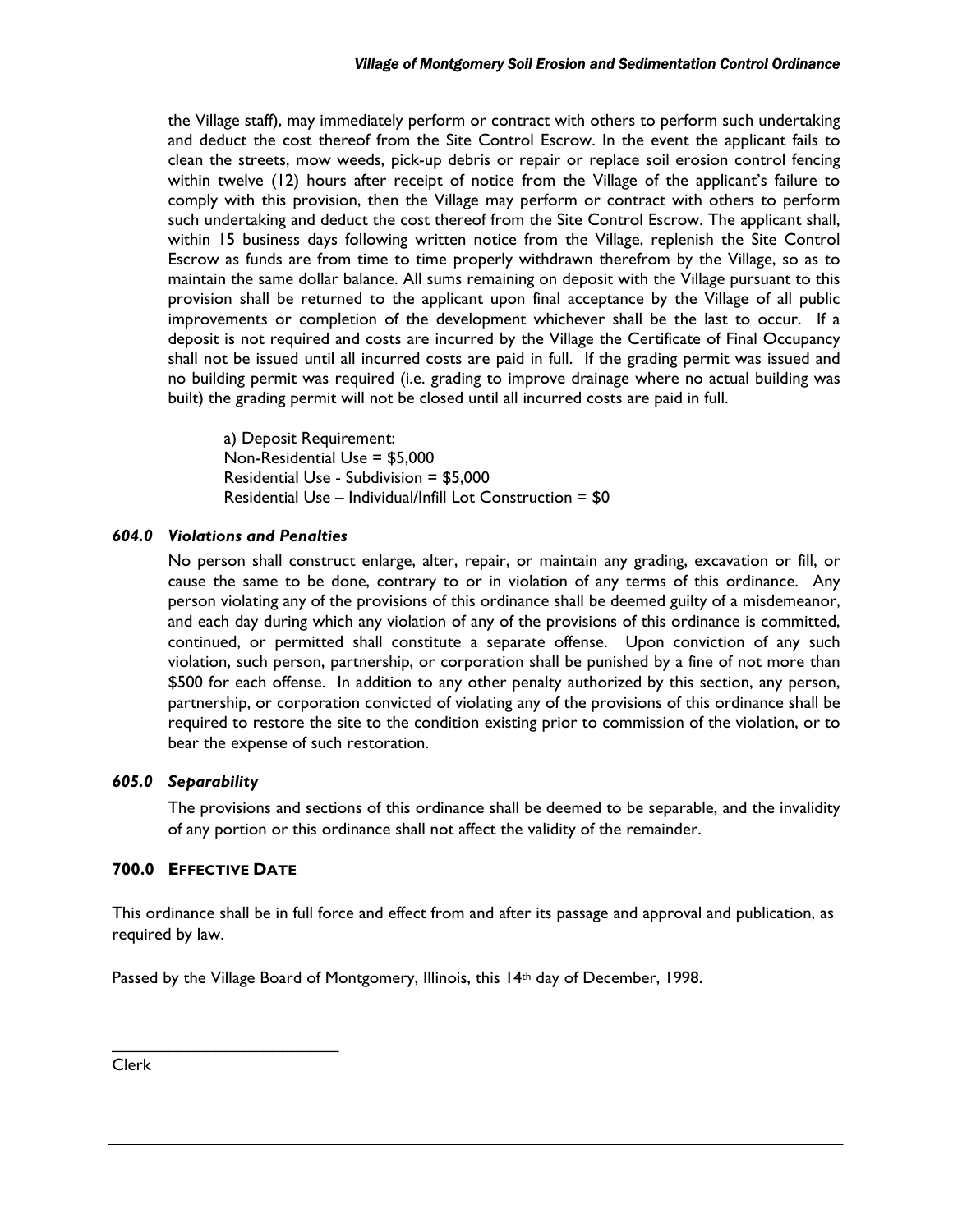APPROVED by me this 14th day of December, 1998.

 $\mathcal{L}_\text{max}$  , where  $\mathcal{L}_\text{max}$  and  $\mathcal{L}_\text{max}$ 

 $\overline{\phantom{a}}$  , where  $\overline{\phantom{a}}$ 

Village President

ATTESTED and FILED in my office this 14th day of December, 1998.

Clerk